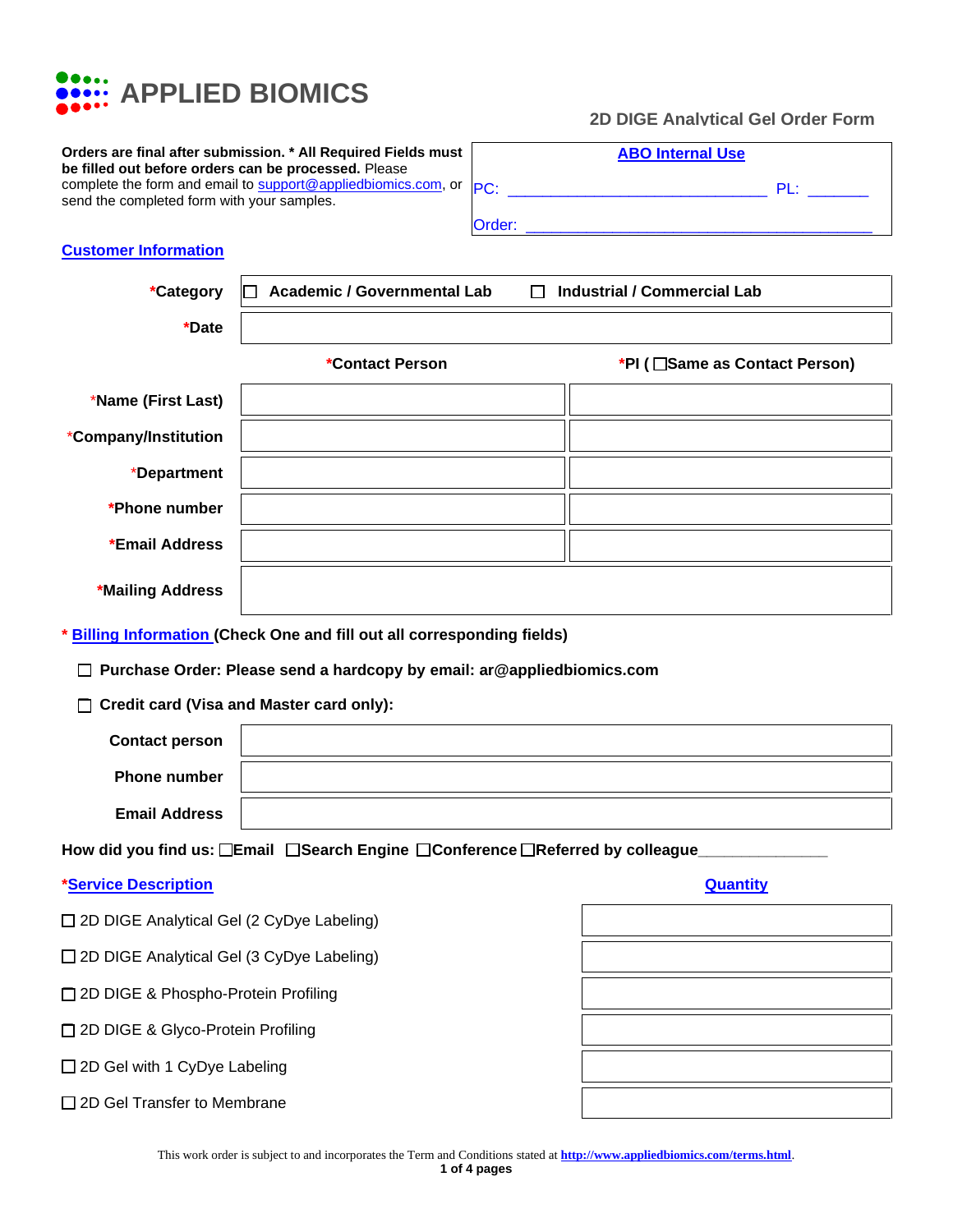

# **2D DIGE Analytical Gel Order Form**

| $\Box$ Western Blot with One Color              |  |
|-------------------------------------------------|--|
| □ Western Blot with Two Color                   |  |
| $\Box$ Standard 2D Gels with Different Staining |  |
| □ Customized Sample Preparation                 |  |
| $\Box$ Other Services:                          |  |
|                                                 |  |

# **\*Biohazardous Material (we will not process samples if the following information is not provided)**

❑The samples do NOT contain any biohazardous material or radioisotopes (e.g. <sup>14</sup>C, <sup>32</sup>P, <sup>35</sup>S, etc.) of any kind. ❑The samples contain \_\_\_\_\_\_\_\_\_\_\_\_\_\_\_, which is a Level \_\_\_\_ Biohazardous material. I have completely deactivated

the biohazardous material using the appropriate procedure.

## **\*2D DIGE Analytical Gel Layout** (Please fill out gel layout on page 4 if > 6 gels)

|                  | Sample-1 (Control) | Sample-2 | Sample-3 |
|------------------|--------------------|----------|----------|
| Gel 1            |                    |          |          |
| Gel 2            |                    |          |          |
| Gel 3            |                    |          |          |
| Gel 4            |                    |          |          |
| Gel <sub>5</sub> |                    |          |          |
| Gel 6            |                    |          |          |

## **\*2D DIGE Western Blot Gel Layout** (Please fill out gel layout on page 4 if > 6 gels)

|        | <b>Sample</b> | Antibody-1 | Antibody-2 |
|--------|---------------|------------|------------|
| Gel 1  |               |            |            |
| Gel 2  |               |            |            |
| Gel 3  |               |            |            |
| Gel 4  |               |            |            |
| $Ge15$ |               |            |            |
| Gel 6  |               |            |            |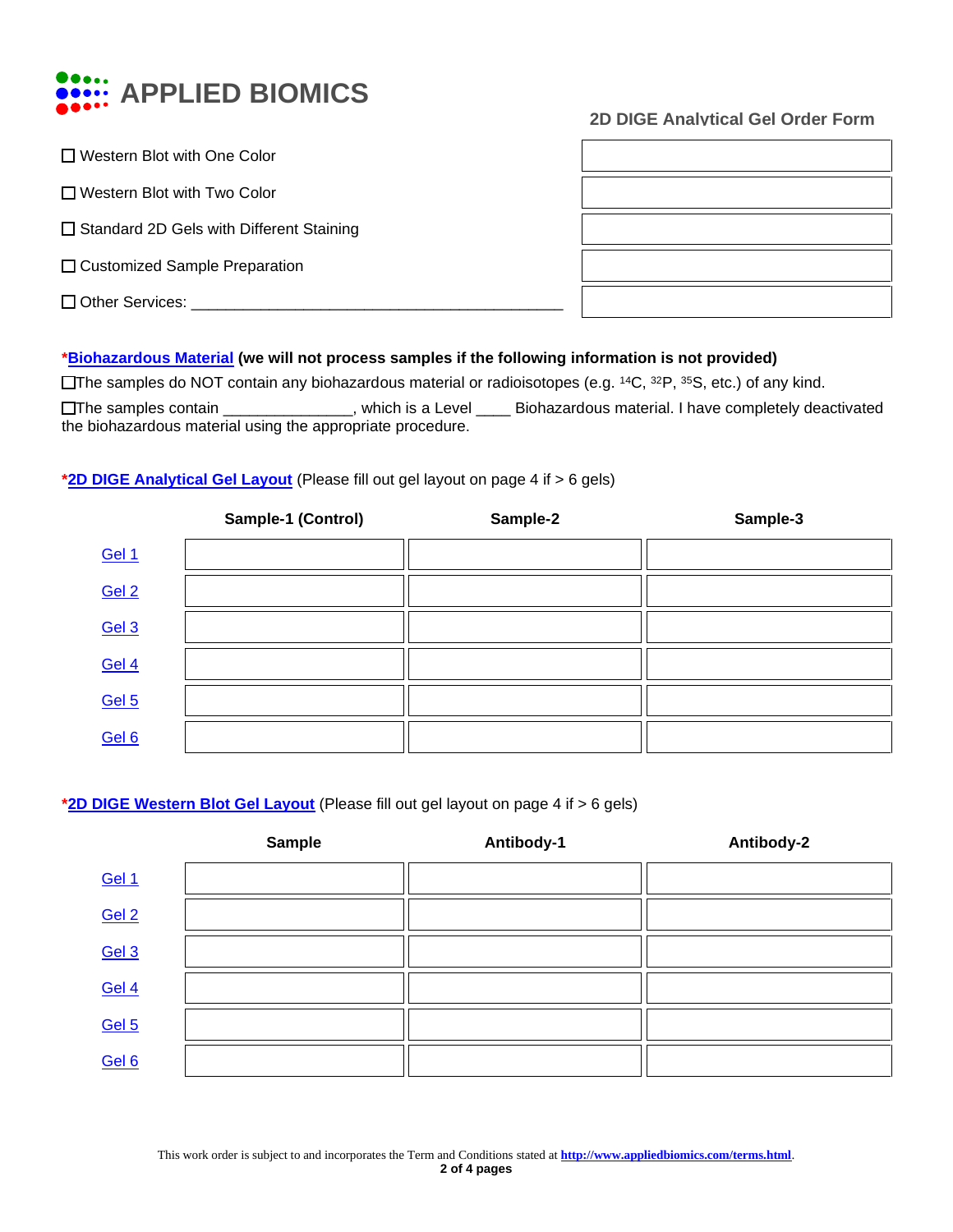

## **2D DIGE Analytical Gel Order Form**

## **\*Sample & Antibody Information (Required)**

| Sample species: I Human I Mouse I Plant I Bacteria I Others ____________________                                |  |  |  |  |
|-----------------------------------------------------------------------------------------------------------------|--|--|--|--|
| Sample type: □ Cell pellet □ Tissue □ Protein extract □ IP □ Serum □ CSF □ Other ___________                    |  |  |  |  |
| Protein amount & concentration (mg/mL): Manual Amore and Amore and Amore and Amore and Amore and Amore and Amor |  |  |  |  |
| Target protein or product: □ N/A □ Present - estimated Mw and pl _____________________                          |  |  |  |  |
| Sample buffer (optional): _________________________                                                             |  |  |  |  |
| Antibody (required for WB): Animal Species_________________; Recommended Dilution___________________            |  |  |  |  |
| Comments:                                                                                                       |  |  |  |  |
| <b>Print Name and Title</b>                                                                                     |  |  |  |  |

**Signature**

By signing this form, I certify that I have read the "Terms and Conditions" at [http://www.appliedbiomics.com/terms.html,](http://www.appliedbiomics.com/terms.html) and will fully comply with those terms as a condition to the services provided by Applied Biomics.

**\_\_\_\_\_\_\_\_\_\_\_\_\_\_\_\_\_\_\_\_\_\_\_\_\_\_\_\_\_\_\_\_\_\_\_\_\_**